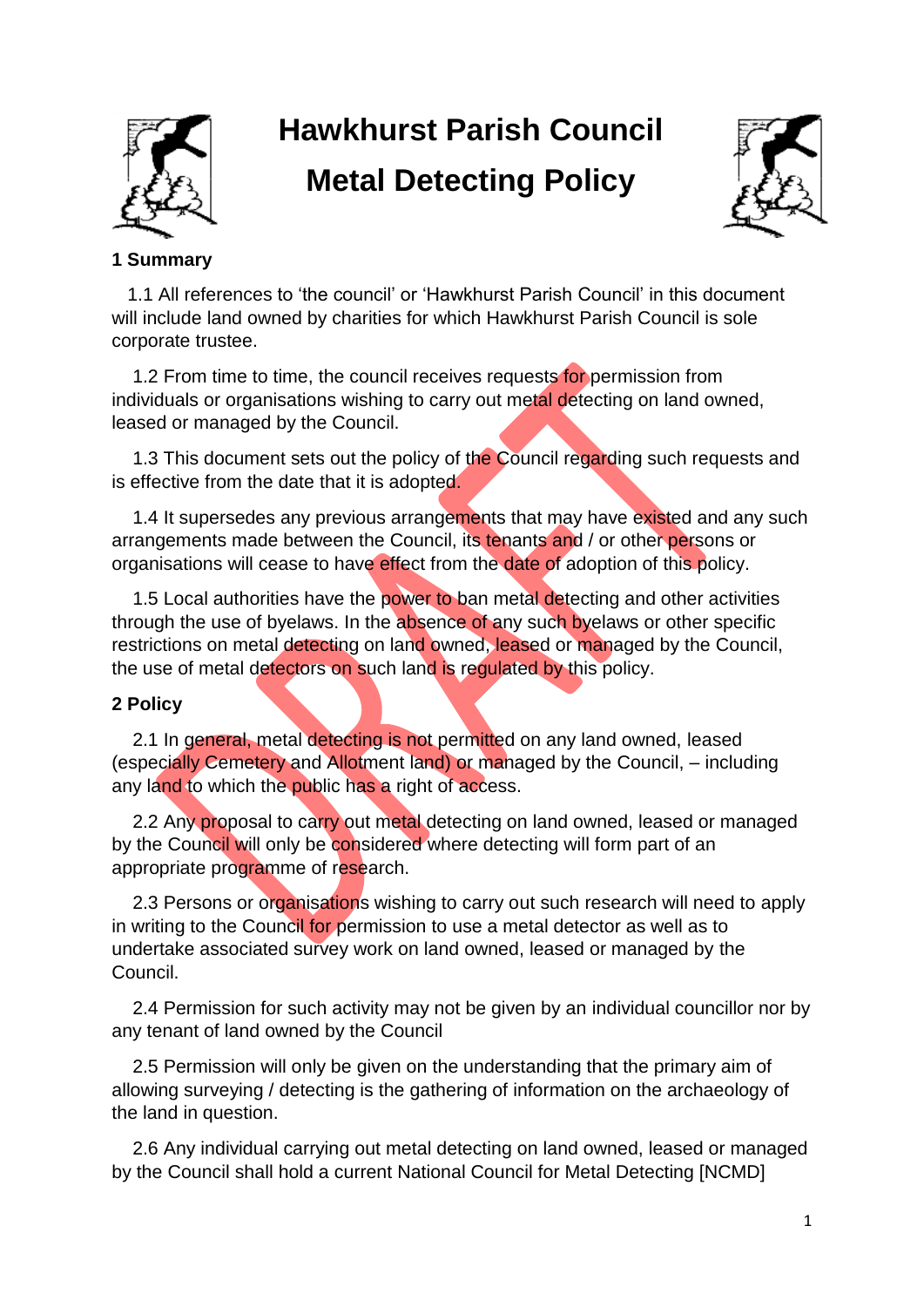membership card showing details of their £10,000,000 Public Liability Insurance cover.

 2.7 Any organisation carrying out metal detecting on land owned, leased or managed by the Council shall hold Public Liability Insurance to the same level.

 2.8 Any individual or organisation carrying out metal detecting on land owned, leased or managed by the Council shall always observe and adhere to the Code of Conduct as set out by the NCMD **(see appendix 1)** which is a condition of membership and includes reference to the voluntary Code of Practice for Responsible Metal Detecting.

2.9 Any individual or organisation carrying out metal detecting on land owned, leased or managed by the Council shall strictly observe and adhere to any guidelines or special conditions and area boundaries, which may be set out by the Council and/or its tenant(s) from time to time and to any terms and conditions with respect to metal detecting access specified in agri -environment agreements which may cover all or part of the said land.

2.10 Any individual or organisation carrying out metal detecting on land owned, leased or managed by the Council shall record finds on the said land with third parties including

2.10.1 the Portable Antiquities Scheme [PAS]

2.10.2 Historic Environment Records [HER]

 2.10.3 Any museum service only after gaining the appropriate permission of the Council to do so and then to an accuracy of find spots that all parties are comfortable with.

2.11 All parties must abide by the terms and conditions of any agri-environment schemes that specify mandatory reporting of all finds made on land covered by such agreements with the PAS. 2.12 All treasure as defined by the Treasure Act 1996, together with any artefacts including, amongst others

2.12.1 metal objects (including coins, weapons and jewellery etc.), worked flints, pottery, building materials, slags and worked bone found on land owned, leased or managed by the Council shall remain the property of the Council or the Council's landlord (depending on the wording of the tenancy agreement) respectively. The rules and procedures as set out in the Treasure Act 1996 will need to be followed and complied with (see<https://finds.org.uk/treasure> for further information).

 2.13 Tenants of land owned by the Council will be provided with a link to this Policy and will be made aware that it is their duty to ensure that its details are complied with.

#### **3 Adoption**

3.1 This policy was adopted by Hawkhurst Parish Council on 11th January 2021